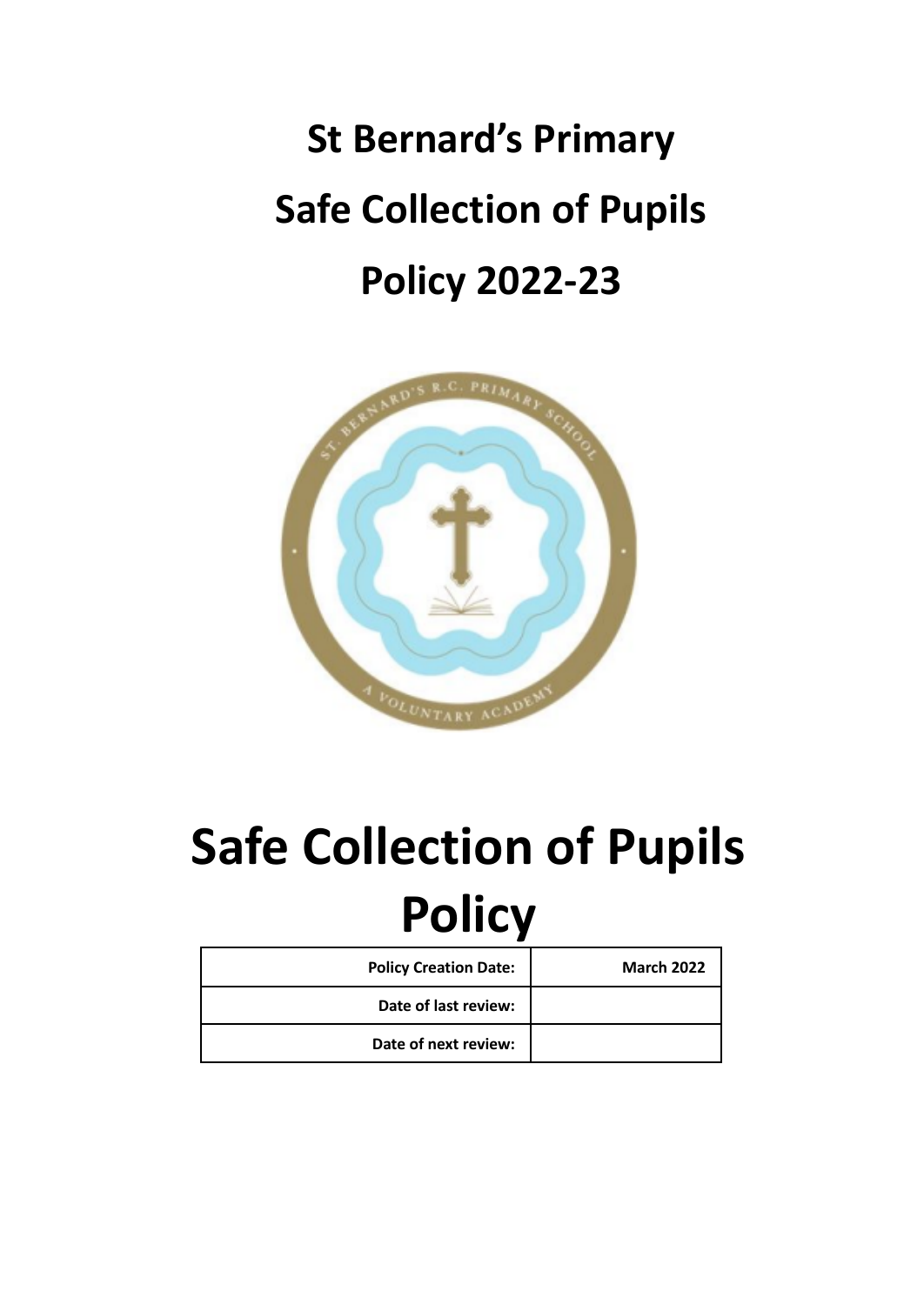# **SAFE COLLECTION OF CHILDREN POLICY**

# **Statement of Intent**

Our children's safety is of paramount importance to us all. We will endeavour to ensure clear and robust procedures for collection are in place, regularly reviewed and clearly shared with staff, parents, carers and pupils. In the event that a child is not collected by an authorised person at the end of the school day the school puts into practice agreed procedures.

#### **Aim**

The end of the school day is a busy time, and our aim is to ensure children are dismissed carefully, under strict supervision, collected on time and arrive home safely. The aim of this policy is to ensure the safety of children by making sure that the responsibilities and expectations of all parties are clear when it comes to children leaving the school premises.

In the event that a child is not collected by an authorised adult, we will ensure the situation can be resolved as quickly as possible to cause as little distress as possible to the child. We inform parents/carers of our procedures so if they are unavoidably delayed they will be aware of procedures being followed.

#### **The Authorised Adult**

The Authorised Adult must be a responsible person aged **16 years or over**. The person may be a;

- $\square$  Parent/Carer
- $\Box$  Family member
- $\Box$  Childminder
- $\Box$  Neighbour
- $\Box$  Someone over the age of 16 who has the parent/carer's written permission to collect the child from school. Verbal consent can be accepted in emergency situations.

EYFS, Key Stage 1 and Lower Key Stage 2 children (those in Reception, Year 1, Year 2, Year 3 and Year 4) may not be collected by other brothers or sisters in school. They should be collected by an authorised adult. Teachers have been instructed not to release these children but to ask the school office to contact parents/carers to ensure they are collected by an authorised adult.

# **Methods**

Parents/carers of children in our school are asked to provide specific information at the beginning of each academic year which is kept in our data file in the office including:

- Home address and telephone number of parents/ carers
- Place of work, and telephone number (if applicable)
- Mobile telephone number (if applicable)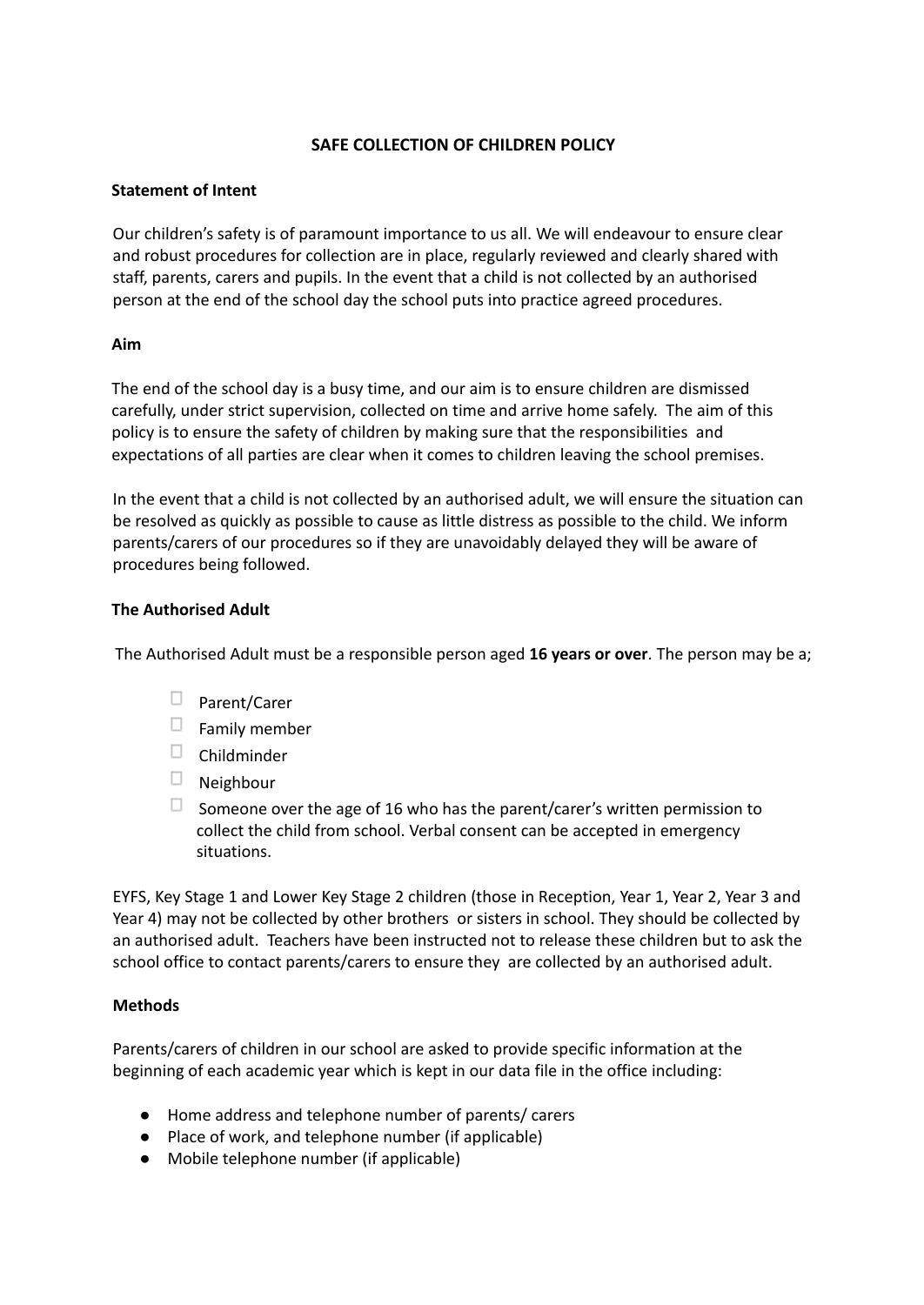- Emergency contact details
- Names and telephone numbers of adults who are authorised by the parents/carers to collect their child from the school i.e. child-minder, relative
- Information about any person who has been denied legal access to the child
- Information about who has primary responsibility for the child

If there are any changes to any of the above we ask that the school office is notified immediately. When there is a change to the end of the day arrangements we ask that parents inform either the school office or the class teacher as soon as possible.

#### **Safe Collection**

School finishes at **3.15pm.**

All children in Reception, Year 1 and Year 2 Classes wait inside the building and are handed over to their authorised adult.

If, as a parent or carer of a child, you make arrangements for your child to be collected by another adult, it is important you ring school and inform the staff of these arrangements. Any unknown person collecting children will be challenged by staff and permissions checked with parents/carers. We will also check that children are happy to be handed over to these individuals and that they are known to them. If we do not receive a message directly from you we will not hand over your child.

Children in Key Stage 2 (Years 3-6) are taken onto the playground. The teacher/TA in charge of the classroom will hand over to their authorised adults.

Parents must ensure that they have completed the consent slip for Upper Key Stage pupils (Years 5 & 6) to walk home unaccompanied. These names are recorded and the class teachers will only allow these pupils to leave the site without an adult. Other pupils will remain with their class teacher until a known adult collects them. Government guidelines advise that children below Year 5 (10 Years of age) should not be allowed to walk home unaccompanied.

Once a child has been handed over to a responsible adult, they are no longer the responsibility of the school. We ask parents/carers to remain vigilant after collecting their child to ensure they leave the school premises safely.

#### **Other safety issues**

For all pupils' safety no football should be played on the playgrounds before or after school and no pupils should use bikes, skates or scooters etc. on the school site.

#### **Communication**

As always, good communication between home and school is vital so please let us know ASAP if there